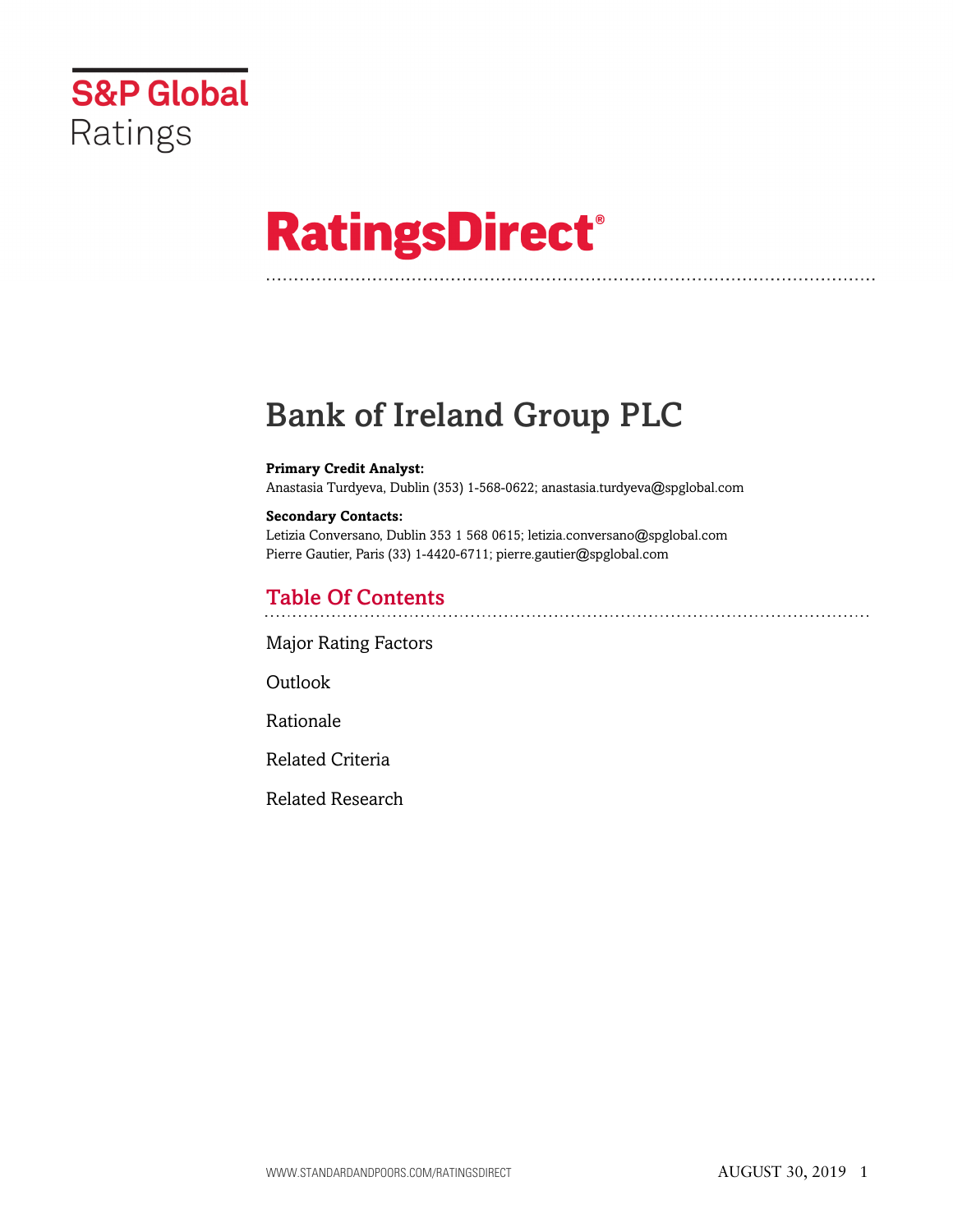# Bank of Ireland Group PLC



Group SACP-The group stand-alone credit profile of the Bank of Ireland group. The holding company issuer credit rating (ICR) shown applies to Bank of Ireland Group PLC, and is one notch below the group SACP. The ICR and the resolution counterparty rating shown apply to the core bank operating subsidiary, Bank of Ireland.

# <span id="page-1-0"></span>Major Rating Factors

#### Issuer Credit Rating

BBB-/Positive/A-3

| <b>Strengths:</b>                                     | <b>Weaknesses:</b>                                    |
|-------------------------------------------------------|-------------------------------------------------------|
| Relatively better asset quality than that of Irish    | • Incrementing strain on earnings due to the low      |
| peers, which we expect to remain the case.            | interest rates and need to improve cost efficiency to |
| Strong franchise in Ireland, with a high market share | maintain adequate profitability.                      |
| across business lines and better international        | • Still-high stock of nonperforming loans (NPLs)      |
| diversity than Irish peers'.                          | relative to that of similarly rated peers in other    |
| Stable deposit base characterized by very low         | countries.                                            |
| $\bullet$                                             | Exposed to macroeconomic uncertainty in both the      |
| concentration risks and a low proportion of more      | U.K. and Ireland following the U.K.'s referendum      |
| volatile corporate deposits.                          | vote to leave the EU.                                 |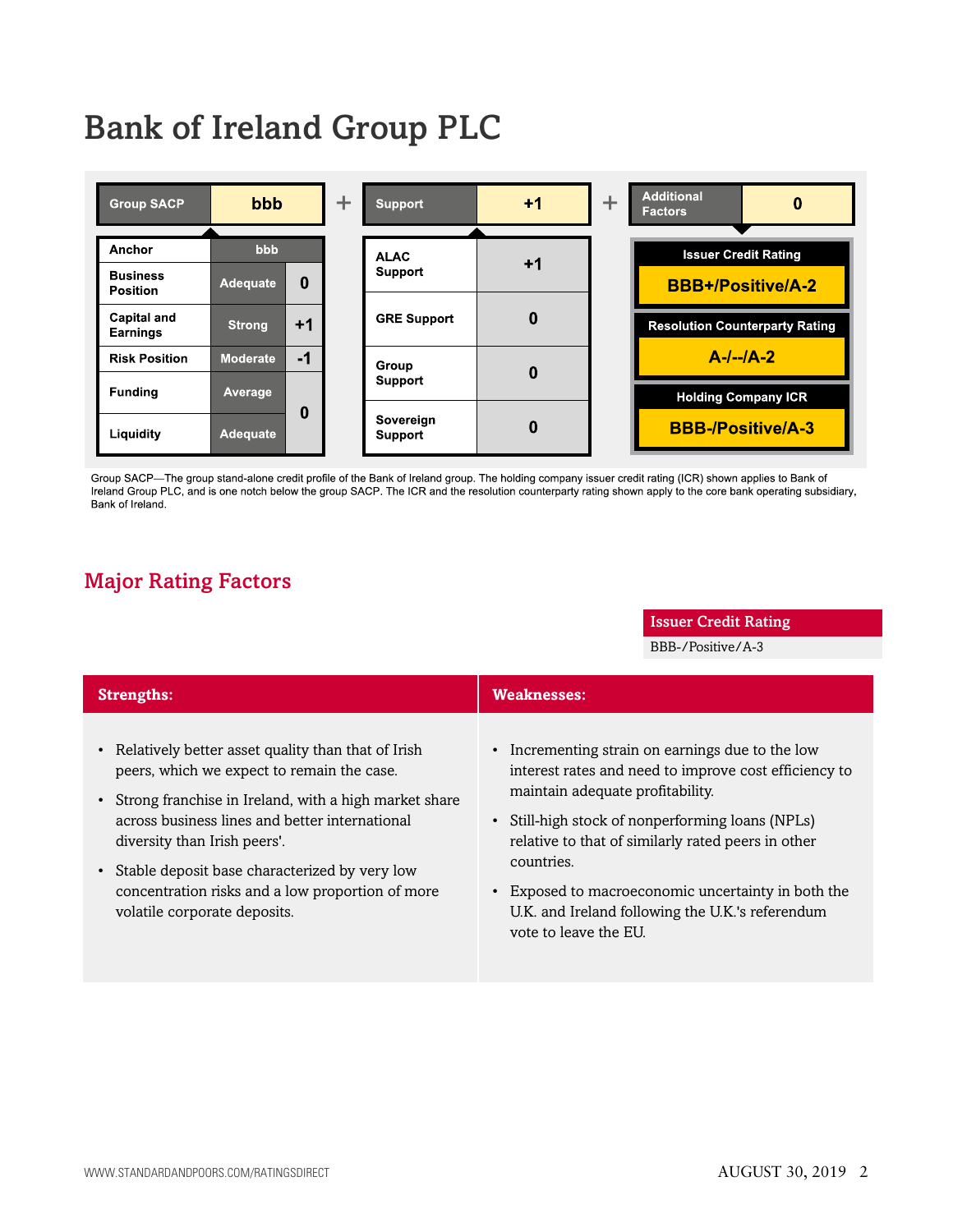#### **Outlook**

#### BANK OF IRELAND GROUP PLC (non-operating holding company, NOHC)

The positive outlook on Bank of Ireland Group PLC (BOI) reflects its track record of superior asset quality relative to domestic peers. We believe this creates potential for our ratings on BOI to be aligned with those of higher-rated international peers over our two-year outlook horizon.

We could revise up our assessment of the group's stand-alone credit profile (SACP), and therefore the issuer credit ratings, in the next 6-12 months if the weakening of the external environment and the uncertainties of Brexit's impact on the Irish economy do not jeopardize the ongoing improvement in BOI's asset quality metrics. At the same time, any upgrade hinges on the bank's maintaining healthy capitalization, a ratings strength. If we positively reassessed the group's SACP, we would raise the ratings on the group's hybrid debt.

We could revise the outlook to stable in the next 6-12 months if an adverse economic scenario emerges in the U.K., possibly linked to a disorderly outcome to Brexit, which would then likely hinder growth in the Irish economy. An outlook revision to stable could also happen if the ultra-low interest rates severely impact profitability, in particular if the bank is not able to compensate the net interest margin decline by raising fees and commissions or reaching a lower cost base.

#### BANK OF IRELAND (operating company)

The positive outlook on Bank of Ireland, the main operating bank, mirrors the rationale for the group.

In addition, we could raise the ratings on Bank of Ireland if the group makes more substantial progress than expected in terms of MREL (minimum requirement for own funds and eligible liabilities) issuance. This would lead us to raise the ratings if its additional loss-absorbing capacity (ALAC) buffer exceeds our 8% threshold for two-notches of ALAC support within the long-term issuer credit rating, and we expect this to be the case over the coming two years.

# <span id="page-2-0"></span>Rationale

BOI benefits from its robust domestic banking franchise, which is similar in profile to its close peer, AIB Group PLC. Unlike AIB, however, BOI has an Irish bancassurance franchise and a larger U.K. business. Although we rate both groups 'BBB-/A-3', the main distinction between the two group's credit quality is BOI's better asset quality. We capture this in our positive outlook for BOI, versus the stable outlook on AIB.

Nevertheless, relative to international peers, BOI's asset quality remains a ratings weakness, although much less than in the past. Moreover, we believe the strength of BOI's domestic franchise is adequately captured by our view of the Irish banking system. We have yet to see firm evidence of strong business growth that feeds through into consistent superior internal capital generation, which we typically observe in higher rated 'national champion' peers.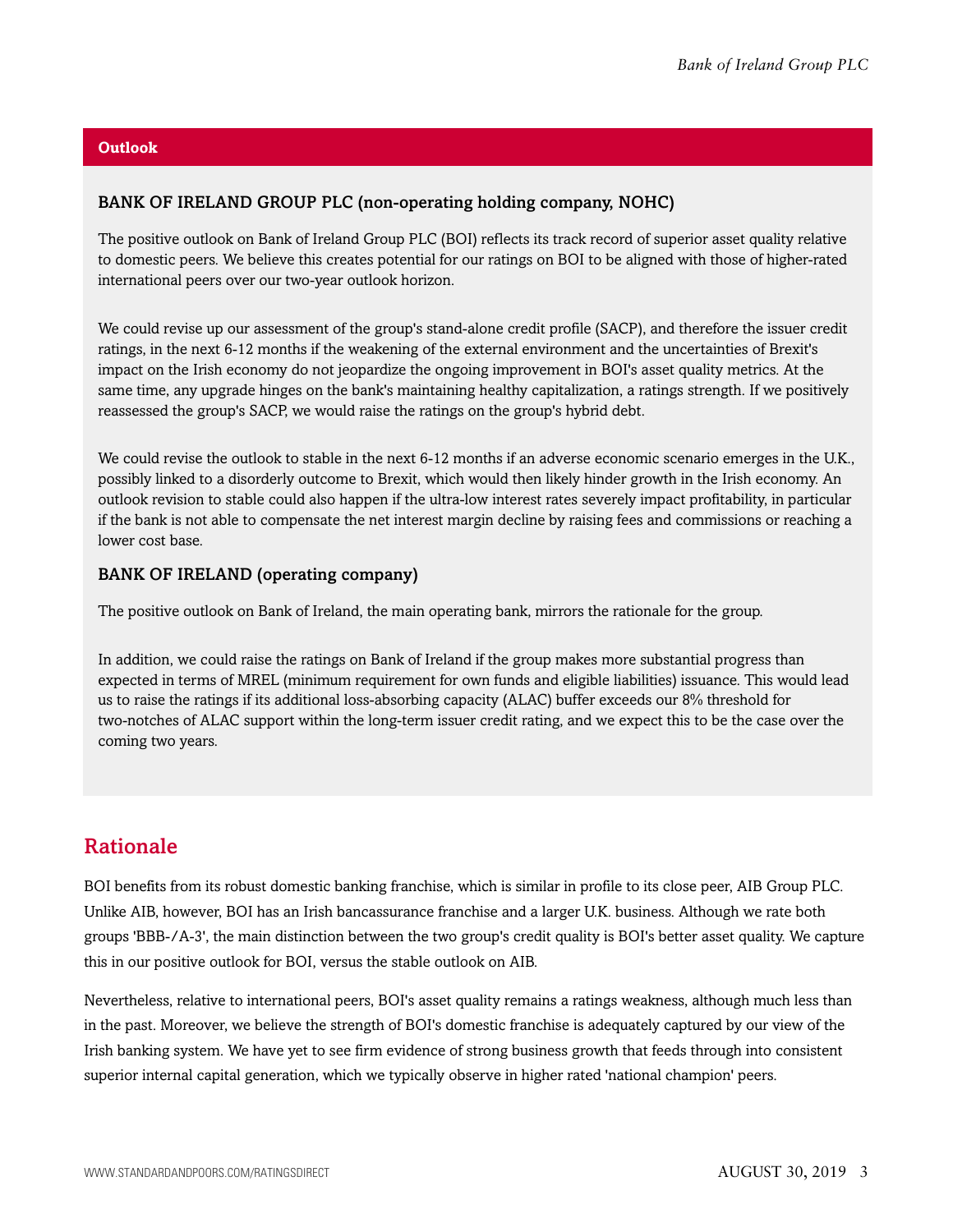Current BOI strategic plan includes cumulative 20% growth in the loan book by end-2021 (over the first half of 2019 net lending growth was about 1.4%), by expanding mortgage, and lending to corporates and small and midsize enterprises (SMEs) in Ireland, among other initiatives. Following 10 years of deleveraging, loan book growth will be an important element in BOI's aim to achieve improved returns, as is capacity to optimize cost base.

Overall, our assessment of BOI's risk position--as well as that of other Irish banks--will continue to depend on:

- BOI's success rebuilding its risk management framework (to tackle post financial crisis failings, conduct risk, etc.);
- The ongoing reduction in nonperforming exposures (NPEs); and
- Developments in the external environment, which we see as increasingly cloudy and capable of constraining the improvement of asset quality metrics observed in recent years.

These three conditions are necessary for BOI to build a more sustainable business model.

We compare BOI to the other rated Irish banks, and a range of regional banks, with similar or stronger economic and industry risk profiles. These include Bank Hapoalim B.M. (group SACP of 'a-'); Ceskoslovenska Obchodni Banka A.S. ('a-'); Banco de Sabadell S.A. ('bbb'); Caixabank S.A. ('bbb+'); CYBG plc ('bbb'); and Santander UK Group Holdings plc ('bbb+').

Currently, BOI ranks around the middle of the peer group in terms of its group SACP. Even though the ratings on BOI are on positive outlook currently, we note that ratings upside potential is at risk given increasing macroeconomic uncertainty from a potential no-deal Brexit.

#### Anchor: Ireland expected to remain the key influence despite large U.K. exposure

The starting point for our ratings on BOI is its 'bbb' anchor, including our view of the economic risks in Ireland and the U.K., where BOI predominantly operates. The weighted-average economic risk for BOI is based on the geographic distribution of its customer loan exposures. The distribution is roughly 53% exposure to Ireland, 40% to the U.K., and 7% to the rest of the world. We judge the weighted-average economic risk to be closer to '5' than '4' on a scale of 1-10 (where '1' is the lowest risk). Our weighted-average economic risk scores for Ireland and for the U.K. are '5' and '4', respectively. In its loan book growth strategy, BOI assumes that around two-thirds will come from its home market. The industry risk score of '4' is solely based on its domicile of Ireland.

In our view, the economic risk trend in Ireland is stable. This reflects our assumption that Ireland's GDP growth will remain brisk, which in turn will continue to feed through to further property price appreciation and reduction in unemployment--all of which should help, at least in the short term, to improve the resilience of banks' balance sheets. We assume that the era of household and corporate deleveraging is now largely done and we would need to observe a substantial further reduction in NPLs before we could consider an improved assessment. Even then, ongoing house price inflation and any potential risks to Ireland from its close trading partner, the U.K., leaving the EU may also impede a stronger assessment.

The industry risk trend is also stable. We assume that our metric of deposits to loans for the system will remain above 75% on a sustainable basis, as lending growth revives, and that regular access to wholesale markets will persist. We also assume that net interest margins pressure, although intensifying, will not emerge sufficiently to weigh on statutory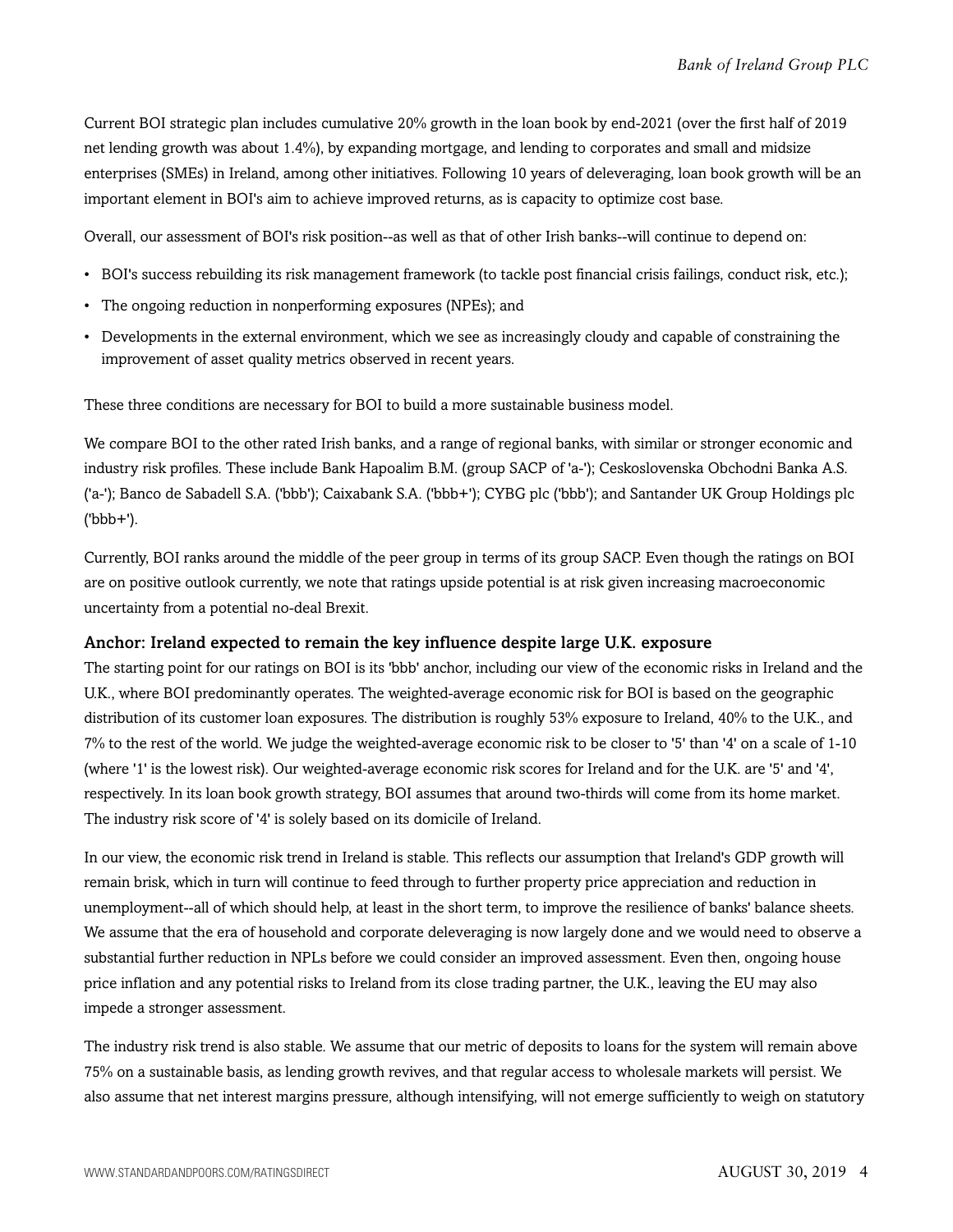earnings. Banks will likely continue to invest in their operations and digital capability. Finally, we also assume that the longstanding government stakes in a large part of the banking system will only be reduced to zero during the 2020s.

#### **Table 1**

| <b>Bank of Ireland Group PLC--Key Figures</b> |         |         |         |         |         |  |  |
|-----------------------------------------------|---------|---------|---------|---------|---------|--|--|
|                                               | $2019*$ | 2018    | 2017    | 2016    | 2015    |  |  |
| (Mil. €)                                      |         |         |         |         |         |  |  |
| Adjusted assets                               | 109,572 | 108,732 | 107.354 | 108,783 | 118,154 |  |  |
| Customer loans (gross)                        | 78,955  | 78,061  | 78,487  | 82,362  | 90,575  |  |  |
| Adjusted common equity                        | 6,363   | 6,326   | 5,749   | 5.627   | 5,709   |  |  |
| Operating revenues                            | 1,478   | 2,833   | 3.007   | 3.169   | 3,299   |  |  |
| Noninterest expenses                          | 1,056   | 1,945   | 2.084   | 1,902   | 1,829   |  |  |
| Reported net income                           | 226     | 675     | 692     | 799     | 947     |  |  |

\*Data as of June 30. Source: S&P Global Ratings database.

#### Business position: Investing for long-term growth

BOI benefits from resilient domestic franchises and high market share, typically exceeding 20%, across all retail and commercial banking lines in Ireland. Market shares in credit cards exceeds 35% and those in SME lending even exceeds 40%. We expect this to remain the case.

Still, relative to some other "national champion" banks operating in larger economies, we think that BOI lacks scale, business growth, and its earnings prospects are more mixed.

We consider that BOI demonstrates good business and geographic diversity for a bank with an asset size of about €126 billion. The Irish loan book (62% of the loan book) is almost evenly split between retail (predominantly mortgages) and corporate loans. However, its U.K. business (36% of the loan book) that we considered to be a predictable performer and to have long-term growth potential relative to the smaller Irish banking market, could constrain BOI's future performance due to a disorderly outcome on Brexit. Contributions from the U.K. will also diminish after the sale of the U.K. cards business. Moreover, we believe BOI's Wealth and Insurance division (approximately 10% of revenues) adds to its revenue diversity.

Although adequately diversified by businesses and geographies, we note that approximately three-fourths of the group's revenues are interest sensitive, and the proportion of more resilient fees and commissions is lower than what we typically see at other national champions. This poses a risk to the group's future earnings.

In 2018 BOI outlined a new strategic plan. Key elements and the progress made over the first half of 2019 include:

- Group loan book expected to grow by about 20% by 2021 (the net loan book was  $\epsilon$ 77.4 billion at June 30, 2019, up 1.4% from end-2018).
- Completing the transformation of the bank. The investment program was increased to  $\epsilon$ 1.4 billion from  $\epsilon$ 0.9 billion, with absolute cost levels declining year-on-year to 2021.
- Target by 2021 a return on tangible equity of 10%, a cost-income ratio of about 50% and a CET1 ratio in excess of 13% (as of end-June 2019 adjusted RoTE was 6.5%; CET1 ratio stood at 13.6%).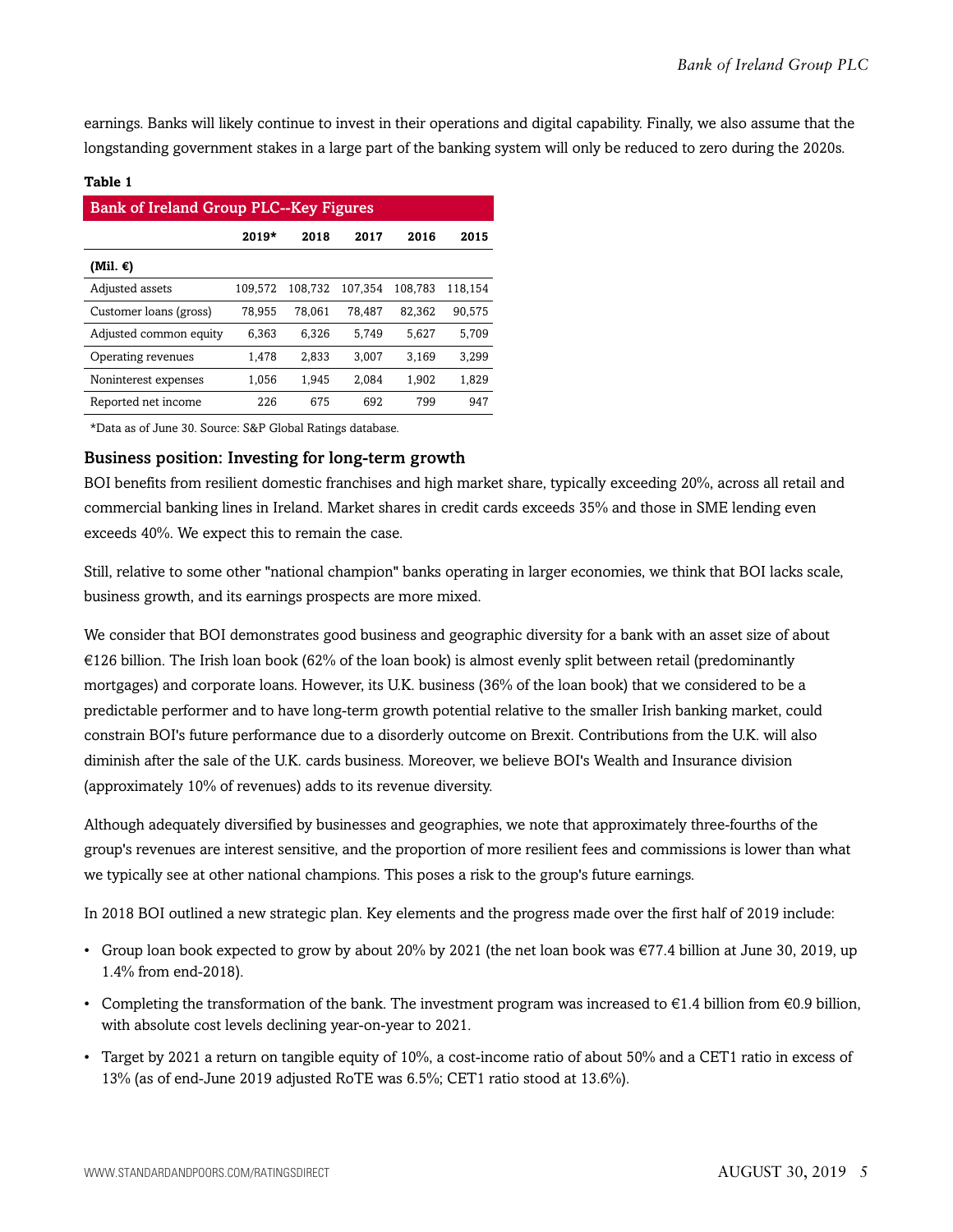We view the strategy plan as a natural extension of the group's existing plans but consider that some financial targets are ambitious given the weak external environment and low interest rates, notably RoTE and cost efficiency metrics. Loan book growth is reliant upon a step-up in customer loan demand in Ireland. The strong focus upon improvements to systems, the customer experience, and efficiency, sensibly addresses some of the key requirements for any bank as the banking industry adjusts to rapidly changing customer preferences.

The group has enjoyed revenue diversification and stability in recent years (see chart 1), and we are not expecting significant changes in the coming years.

#### **Chart 1**



Bank of Ireland Group's Total Operating Income By Division Shows Relative **Stability** 

\*As reported. Net of insurance claims. Source: BOI's accounts.

Copyright © 2019 by Standard & Poor's Financial Services LLC. All rights reserved.

The Irish government has broadly maintained its 14% equity stake in BOI since the Irish banking system was recapitalized in 2011. We assume that this stake will disappear more quickly than its 71% stake in close peer, AIB.

#### Capital and earnings: Return of excess regulatory capital to shareholders appears unlikely while BOI works through its IT investment phase

We view BOI's capitalization as a rating strength, but earnings are under intensifying pressure. As of end-2018, BOI's risk-adjusted capital (RAC) ratio stood at 11.2%, and we project BOI's RAC ratio to remain unchanged, i.e in the 11.0%-11.5% range, through end-2020.

Our RAC projection is based on the following key assumptions:

- Due to the prolonged low-interest-rate environment and stiff competition in Ireland, we assume a gradually declining net interest margin in the next two years, of approximately 5 basis points (bps) per year, from 2.16% as of mid-2019.
- Pre-provision income in 2020 to be around  $\epsilon$ 1.1 billion, i.e 25%-30% higher than our calculation of  $\epsilon$ 888 million in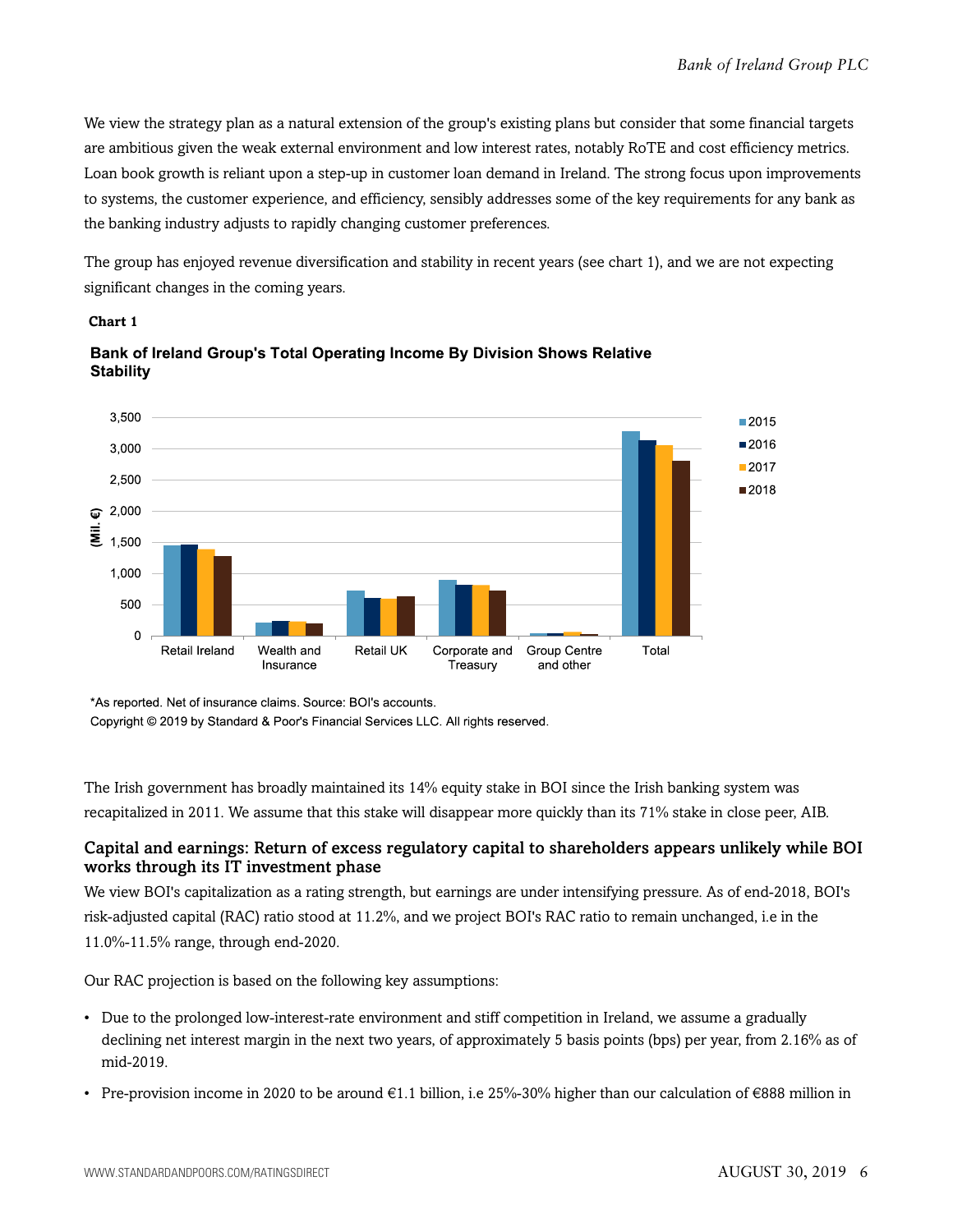2018, principally reflecting new business volumes (already €1 billion of net new lending in the first six months of 2019), gradual amortization of low-yielding tracker mortgages, increasing fees and commissions, and lower operating expenses. We expect cost to income to improve slightly to 65% in 2020 (from 71% at mid-year 2019 by our measures), as transformation costs and investments for core banking system replacement are inevitable.

- Loan loss rate to average around 20bps-25bps through 2019-2020, following an unsustainable net impairment gain in 2018. This 20-25 bps range assumes an orderly Brexit, but could be revised upward in the event of a disruptive no deal Brexit.
- Modest impact from exceptional items, leading overall to a pre-tax profit in the  $\epsilon$ 725 million- $\epsilon$ 775 million range in 2019-2020 and a return on common equity in around 6.0%.
- A gradual ramping up of dividends toward the bank's target of a 50% payout ratio by the end of the projection period.
- S&P Global Ratings' risk-weighted assets (RWA) to rise by around 5% in both 2019 and 2020, as loan growth becomes more apparent.
- We do not factor potential net new TAC eligible additional tier 1 issuance into our forecast, until consummated.

The quality of capital is consistent with most international peers with our ratio of adjusted common equity to TAC being about 92% at June 30, 2019.

BOI reported a regulatory CET1 ratio of 14.9% on June 30, 2019 (13.6% on a fully loaded basis). BOI's regulatory capital ratio tends to demonstrate a degree of volatility related to its pension scheme. Management's target CET1 ratio is 13%, but takes into account some upcoming RWAs inflation coming from the so-called Basel IV measures.

In our assessment of capital and earnings, we also look beyond the capital analysis and consider both the quality of earnings and earnings capacity. We do not believe that the management's risk appetite in the context of its current strategy is relatively aggressive. We expect our calculation of BOI's earnings buffer, which measures the capacity for pre-provision income to cover our estimation of normalized credit losses through the credit cycle, to be around 80bps in 2019 before climbing to around 90bps in 2020. This may prove to be weaker than some international peers'. Delivering on cost-control measures (including objective to reduce costs to €1.7 billion by 2021) and improvement of the non-interest revenues base will be essential to avoid a pronounced erosion of profitability in the next two years.

| <b>Bank of Ireland Group PLC--Capital And Earnings</b> |                             |                             |                             |                             |                             |  |  |
|--------------------------------------------------------|-----------------------------|-----------------------------|-----------------------------|-----------------------------|-----------------------------|--|--|
| <b>Reporting Period</b>                                | $2019*$                     | 2018                        | 2017                        | 2016                        | 2015                        |  |  |
| $(\%)$                                                 |                             |                             |                             |                             |                             |  |  |
| Criteria reflected in RAC ratios                       | <b>2017 RAC</b><br>Criteria | <b>2017 RAC</b><br>Criteria | <b>2017 RAC</b><br>Criteria | <b>2017 RAC</b><br>Criteria | <b>2010 RAC</b><br>Criteria |  |  |
| Tier 1 capital ratio                                   | 16.1                        | 16                          | 17                          | 15.7                        | 14.8                        |  |  |
| S&P RAC ratio before diversification                   | N.A.                        | 11.24                       | 10.2                        | 10.1                        | 7.3                         |  |  |
| S&P RAC ratio after diversification                    | N.A.                        | 11.37                       | 10.1                        | 10                          | 7.6                         |  |  |
| Adjusted common equity/total adjusted<br>capital       | 91.51                       | 92.61                       | 92.2                        | 88                          | 87.9                        |  |  |
| Net interest income/operating revenues                 | 72.87                       | 75.33                       | 71.6                        | 71.4                        | 74.1                        |  |  |

#### **Table 2**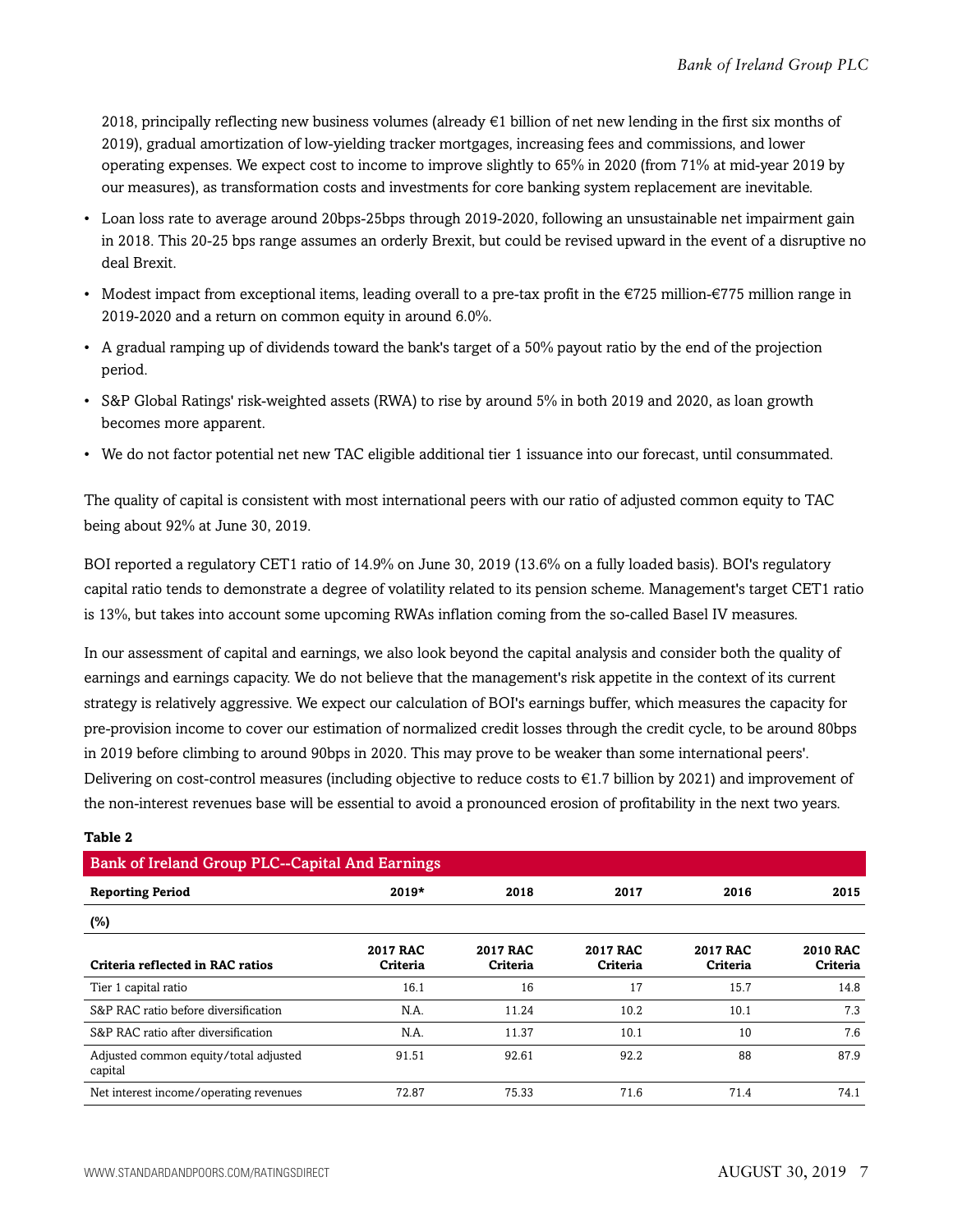| Bank of Ireland Group PLC--Capital And Earnings (cont.) |       |       |      |      |      |  |
|---------------------------------------------------------|-------|-------|------|------|------|--|
| Fee income/operating revenues                           | 10.22 | 10.48 | 10.8 | 10.6 | 9.7  |  |
| Noninterest expenses/operating revenues                 | 71.45 | 68.66 | 69.3 | 60   | 55.4 |  |
| Preprovision operating income/average<br>assets         | 0.68  | 0.72  | 0.75 |      |      |  |
| Core earnings/average managed assets                    | 0.39  | 0.6   | 0.6  | 0.7  | 0.6  |  |

\*Data as of June 30. Source: S&P Global Ratings database. N.A.-- Not available

#### **Table 3**

| Bank of Ireland Group PLC--Risk-Adjusted Capital Framework Data |                 |                                |                                          |                                  |                                                |  |  |
|-----------------------------------------------------------------|-----------------|--------------------------------|------------------------------------------|----------------------------------|------------------------------------------------|--|--|
| (Mil. $\epsilon$ )                                              | Exposure*       | <b>Basel III</b><br><b>RWA</b> | <b>Average Basel III</b><br>$RW(\% )$    | <b>S&amp;P Global RWA</b>        | <b>Average S&amp;P Global</b><br><b>RW</b> (%) |  |  |
| Credit risk                                                     |                 |                                |                                          |                                  |                                                |  |  |
| Government & central banks                                      | 18,761          | 300                            | $\overline{2}$                           | 593                              | 3                                              |  |  |
| Of which regional governments and<br>local authorities          | 558             | 63                             | 11                                       | 27                               | 5                                              |  |  |
| Institutions and CCPs                                           | 6,940           | 738                            | 11                                       | 1,417                            | 20                                             |  |  |
| Corporate                                                       | 23,130          | 18,675                         | 81                                       | 19,876                           | 86                                             |  |  |
| Retail                                                          | 53,938          | 18,563                         | 34                                       | 29,024                           | 54                                             |  |  |
| Of which mortgage                                               | 45,437          | 13,138                         | 29                                       | 21,161                           | 47                                             |  |  |
| Securitization§                                                 | 4,142           | 513                            | 12                                       | 1,589                            | 38                                             |  |  |
| Other assets†                                                   | 595             | 650                            | 109                                      | 1,315                            | 221                                            |  |  |
| Total credit risk                                               | 107,505         | 39,438                         | 37                                       | 53,814                           | 50                                             |  |  |
| <b>Credit valuation adjustment</b>                              |                 |                                |                                          |                                  |                                                |  |  |
| Total credit valuation adjustment                               | --              | 625                            | --                                       | 0                                | --                                             |  |  |
| <b>Market risk</b>                                              |                 |                                |                                          |                                  |                                                |  |  |
| Equity in the banking book                                      | $\mathbf{0}$    | $\mathbf 0$                    | $\mathbf 0$                              | 0                                | 0                                              |  |  |
| Trading book market risk                                        | --              | 625                            | --                                       | 938                              | --                                             |  |  |
| Total market risk                                               | --              | 625                            | $\overline{a}$                           | 938                              | $\overline{a}$                                 |  |  |
| <b>Operational risk</b>                                         |                 |                                |                                          |                                  |                                                |  |  |
| Total operational risk                                          | --              | 4,463                          | ÷-                                       | 6,034                            | $\overline{a}$                                 |  |  |
| (Mil. €)                                                        | <b>Exposure</b> | <b>Basel III</b><br><b>RWA</b> | <b>Average Basel II</b><br><b>RW</b> (%) | <b>S&amp;P Global RWA</b>        | % of S&P Global<br><b>RWA</b>                  |  |  |
| Diversification adjustments                                     |                 |                                |                                          |                                  |                                                |  |  |
| RWA before diversification                                      | --              | 47,738                         | $\mathbf{u}$                             | 60,786                           | 100                                            |  |  |
| Total Diversification/concentration<br>adjustments              | Ξ.              |                                |                                          | (681)                            | (1)                                            |  |  |
| RWA after diversification                                       | --              | 47,738                         | --                                       | 60,105                           | 99                                             |  |  |
| (Mil. $\epsilon$ )                                              |                 | Tier 1<br>capital              | Tier 1 ratio (%)                         | <b>Total adjusted</b><br>capital | <b>S&amp;P Global RAC</b><br>ratio (%)         |  |  |
| Capital ratio                                                   |                 |                                |                                          |                                  |                                                |  |  |
| Capital ratio before adjustments                                | --              | 7,650                          | 16.0                                     | 6,831                            | 11.2                                           |  |  |
| Capital ratio after adjustments‡                                | --              | 7,650                          | 16.0                                     | 6,831                            | 11.4                                           |  |  |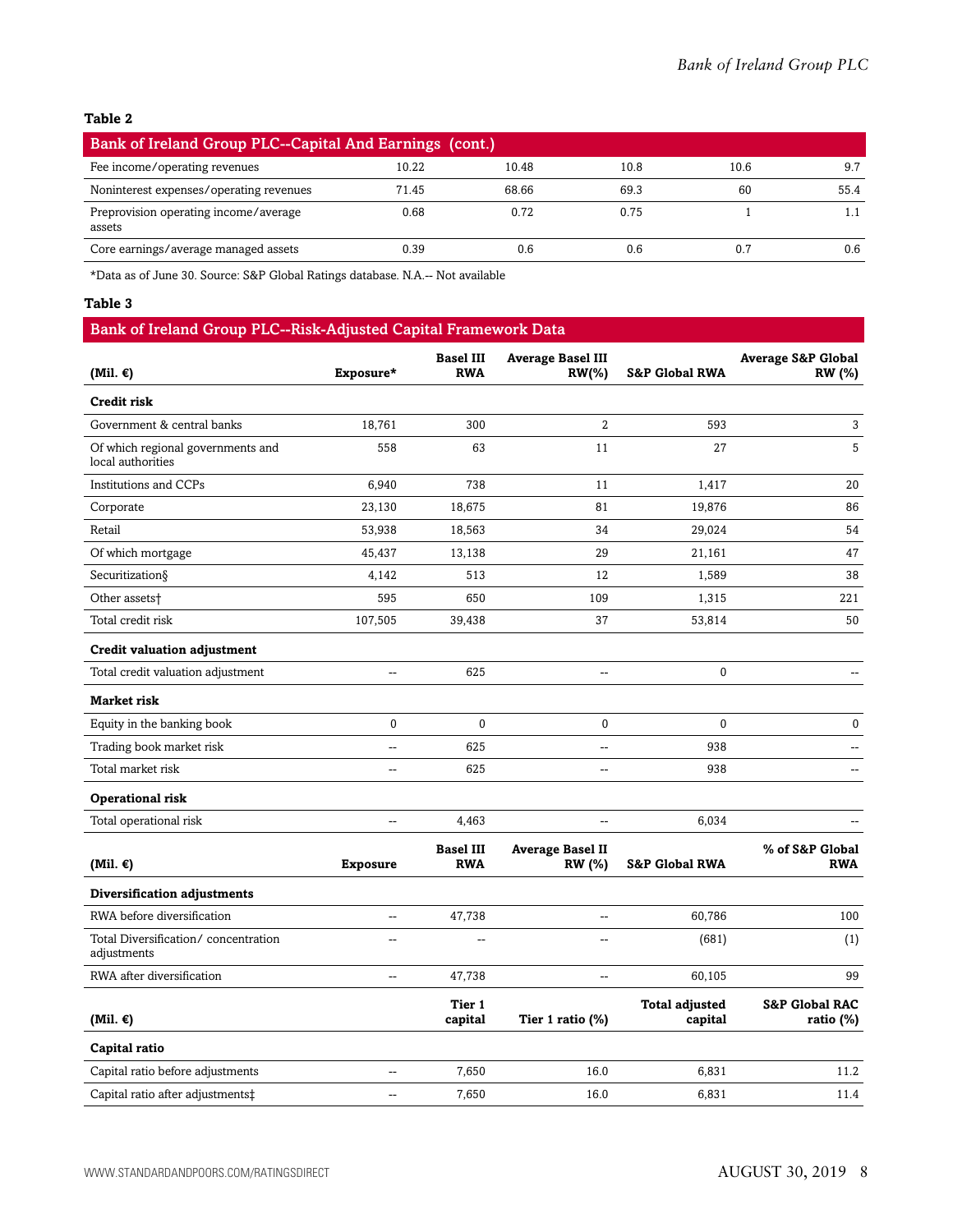#### Bank of Ireland Group PLC--Risk-Adjusted Capital Framework Data (cont.)

\*Exposure at default. §Securitization exposure includes the securitization tranches deducted from capital in the regulatory framework. †Exposure and S&P Global Ratings' risk-weighted assets for equity in the banking book include minority equity holdings in financial institutions. ‡Adjustments to Tier 1 ratio are additional regulatory requirements (e.g. transitional floor or Pillar 2 add-ons). RWA--Risk-weighted assets. RW--Risk weight. RAC--Risk-adjusted capital. Sources: Company data as of Dec. 31 2018, S&P Global Ratings.

#### Risk position: Clear distinctions between BOI and its international peers

Our risk position assessment is in the context of peers with a similar economic and product mix. We consider that BOI's asset quality is generally better than its Irish peers', but is weaker than international peers. We expect BOI to continue to improve its asset quality but we rather doubt that its metrics will approach international standards in the short term, especially if the external environment worsens.

Relative to Irish peers, BOI benefits from a higher U.K. loan book weighting (about 40%), where asset quality is much better.

BOI stated that Stage 3 loans were €3.8 billion or 4.9% of gross loans at June 30, 2019 (down from €4.6 billion or 5.8% respectively as of end-2018). A broader analysis of asset quality also captures Stage 2 loans. For BOI, total Stage 2 loans were €5.2 billion or 6.5% of gross loans at the same date. These metrics are stronger than at AIB Group and Permanent TSB Group Holdings PLC (see chart 2). Expected credit loss coverage of Stage 3 loans was 33.2%.

**Chart 2**



#### NPL Composition For Bank of Ireland Group Versus Other Irish Banks (Mid-2019)

As of June 30, 2019. Ratio in brackets is Stage 2 + Stage 3 + POCI to Gross customer loans. Source: BIOG's accounts.

Copyright © 2019 by Standard & Poor's Financial Services LLC. All rights reserved.

We note that Irish banks are required to use the European Banking Authority's (EBA's) regulatory definition of NPEs for regulatory reporting, EBA stress testing, and for capital planning. BOI reports that the EBA's measure of NPEs post-implementation of IFRS 9 includes loans that are unlikely to pay, collateral disposals and probationary period loans. As of June 30, 2019, BOI reported an NPE measure of €4.2 billion, 5.3% of gross loans, which compares to 7.5%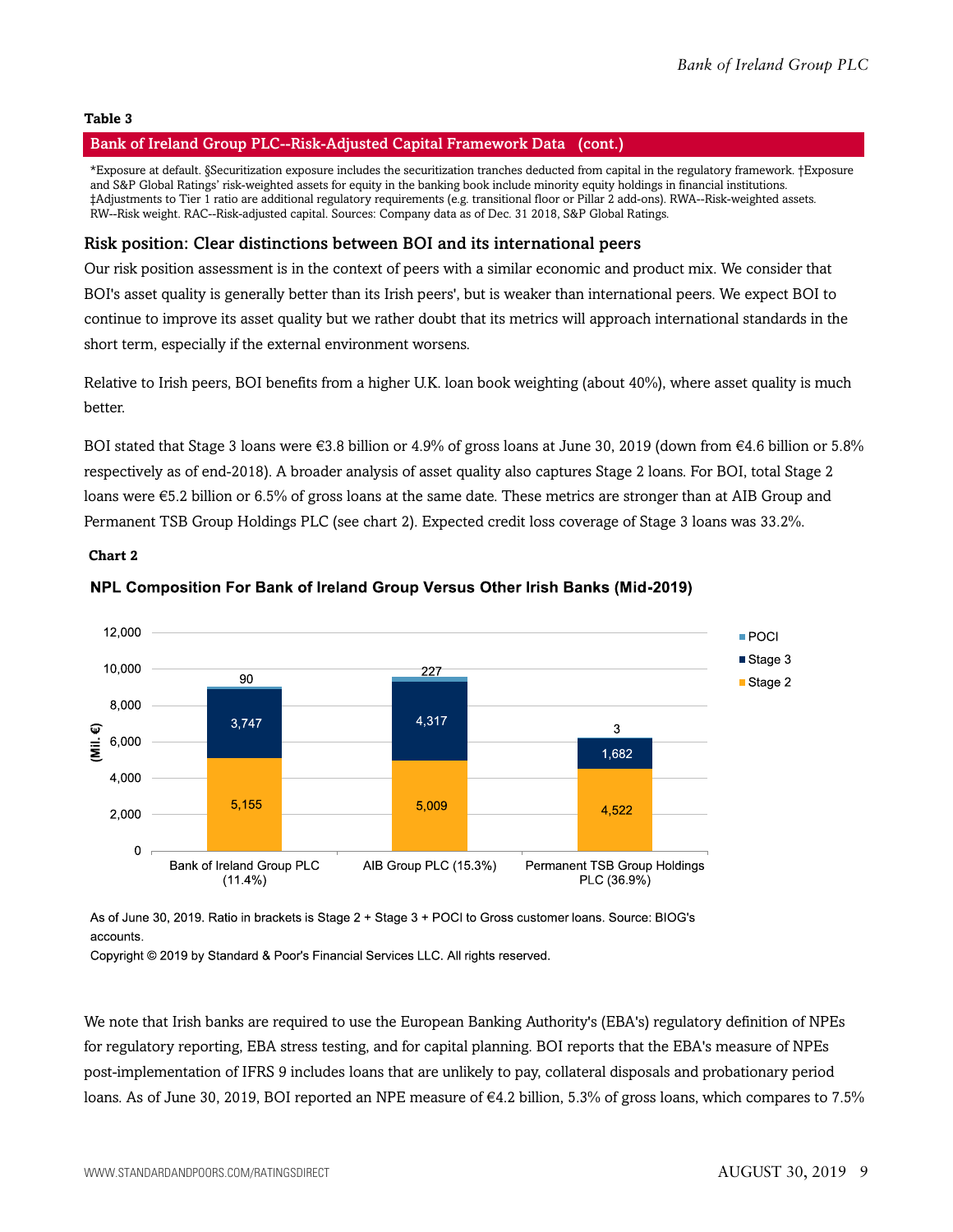at AIB and 10% at PTSB. We assume that BOI will report an NPE ratio at or slightly below 5% at end-2019. We do not rule out another mortgage NPE sale in the second half of 2019 but do not consider it is essential to decrease the ratio below 5%.

The loan book is dominated by residential mortgages, which were 57% of gross loans at June 30, 2019, being broadly equally spread between Irish and U.K. mortgages (chart 3). Property and construction is still an important element, at 11% of gross loans, but the segment displays a higher amount of NPEs than the rest of the loan book. Its relative size continues to decrease, however. It was 19% of gross loans at end-2012, for example.

#### **Chart 3**



#### **Gross Loan Book Composition For Bank of Ireland Group**

As of June 30, 2019. Source: BOIG's accounts. Copyright © 2019 by Standard & Poor's Financial Services LLC. All rights reserved.

We anticipate cost of risk normalizing to 20-25 bps in the next two years, potentially more in case of a disruptive Brexit.

Our risk analysis also captures potential non-financial vulnerabilities, such as those emanating from mis-conduct or mis-selling issues. We note that the bank booked in the first half of 2019 a  $\epsilon$ 55 million charge associated with customer redress on the "Tracker Mortgage examination." Moreover, we will observe over time the extent to which the bank has beefed up its risk management and compliance to prevent further occurrence of such issues.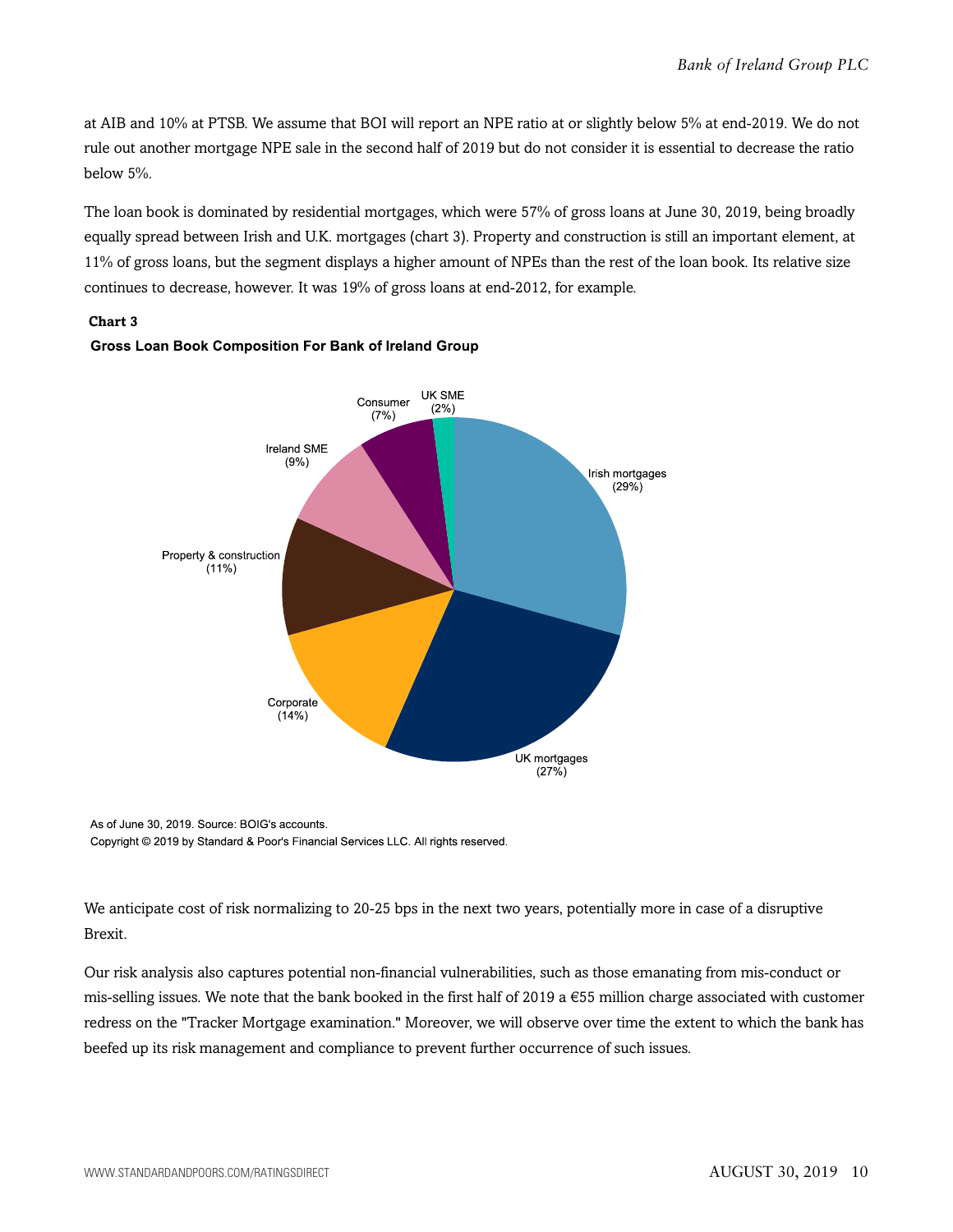| <b>Bank Of Ireland Group PLC--Risk Position</b>                                   |         |        |        |        |        |  |  |
|-----------------------------------------------------------------------------------|---------|--------|--------|--------|--------|--|--|
| <b>Reporting Period</b>                                                           | $2019*$ | 2018   | 2017   | 2016   | 2015   |  |  |
| $(\%)$                                                                            |         |        |        |        |        |  |  |
| Growth in customer loans                                                          | 2.29    | 0.50   | (4.70) | (9.10) | 1.20   |  |  |
| Total diversification adjustment / S&P RWA before diversification                 | N.A.    | (1.12) | 0.70   | 2.30   | (3.80) |  |  |
| Total managed assets/adjusted common equity (x)                                   | 19.80   | 19.55  | 21.30  | 21.80  | 22.90  |  |  |
| New loan loss provisions/average customer loans                                   | 0.20    | (0.05) | 0.02   | 0.20   | 0.30   |  |  |
| Net charge-offs/average customer loans                                            | 0.68    | 1.01   | 2.00   | 2.50   | 2.30   |  |  |
| Gross nonperforming assets $\frac{1}{2}$ customer loans + other real estate owned | 8.35    | 9.47   | 10.90  | 15.20  | 20.40  |  |  |
| Loan loss reserves/gross nonperforming assets §                                   | 23.58   | 22.96  | 27.60  | 31.00  | 31.80  |  |  |

\*Data as of June 30. Source: S&P Global Ratings database. §Gross nonperforming loans prior to 2018 - plus 90 days past due loans and renegotiated loans starting from 2018 - Stage 3 + POCI loans. N.A.--Not available.

#### Funding and liquidity: Balanced profiles

We consider BOI's funding as average, in the context of our view of the Irish banking system, and we expect this to remain the case.

BOI's funding profile benefits from its strong domestic franchise, especially in retail deposits, and it has limited reliance upon short-term wholesale funding. Our calculation of BOI's stable funding metric of 110% at June 30, 2019, supports this view. We don't expect a material change in this metric over the coming months to end-2019.

Consistent with levels posted over recent years, BOI reported a loan-to-deposit ratio of 97% at June 30, 2019. Deposits are largely sourced from retail customers, and are granular in nature. Reflecting the strength of its domestic franchise, current account credit balances were a reported 43% of total customer deposits at June 30, 2019.

Our metric of broad liquid assets to short-term wholesale funding was a relatively high 6x at June 30, 2019. This partly reflects the relative absence of wholesale funding given BOI's multi-year deleveraging. Reported total wholesale funding was €10 billion at June 30, 2019. This compares with reported total liquid assets of €23 billion. We expect BOI's profile to gradually align with international peers'.

| <b>Bank Of Ireland Group PLC--Funding And Liquidity</b> |         |        |       |       |       |  |  |
|---------------------------------------------------------|---------|--------|-------|-------|-------|--|--|
| <b>Reporting Period</b>                                 | $2019*$ | 2018   | 2017  | 2016  | 2015  |  |  |
| (%)                                                     |         |        |       |       |       |  |  |
| Core deposits/funding base                              | 86.73   | 85.33  | 83.5  | 82.6  | 82.8  |  |  |
| Customer loans (net)/customer deposits                  | 96.54   | 96.87  | 100.5 | 104.5 | 105.7 |  |  |
| Long term funding ratio                                 | 97.29   | 97.89  | 93.3  | 92.7  | 94.6  |  |  |
| Stable funding ratio                                    | 110.16  | 112.82 | 109.4 | 106.8 | 106.2 |  |  |
| Short-term wholesale funding/funding base               | 2.97    | 2.32   | 7.3   | 8.1   | 5.9   |  |  |
| Broad liquid assets/short-term wholesale funding (x)    | 6.69    | 9.28   | 3.2   | 2.6   | 3.9   |  |  |
| Net broad liquid assets/short-term customer deposits    | 20.21   | 23.41  | 19.7  | 16.7  | 21.5  |  |  |
| Short-term wholesale funding/total wholesale funding    | 21.38   | 15.23  | 43    | 44.1  | 32.6  |  |  |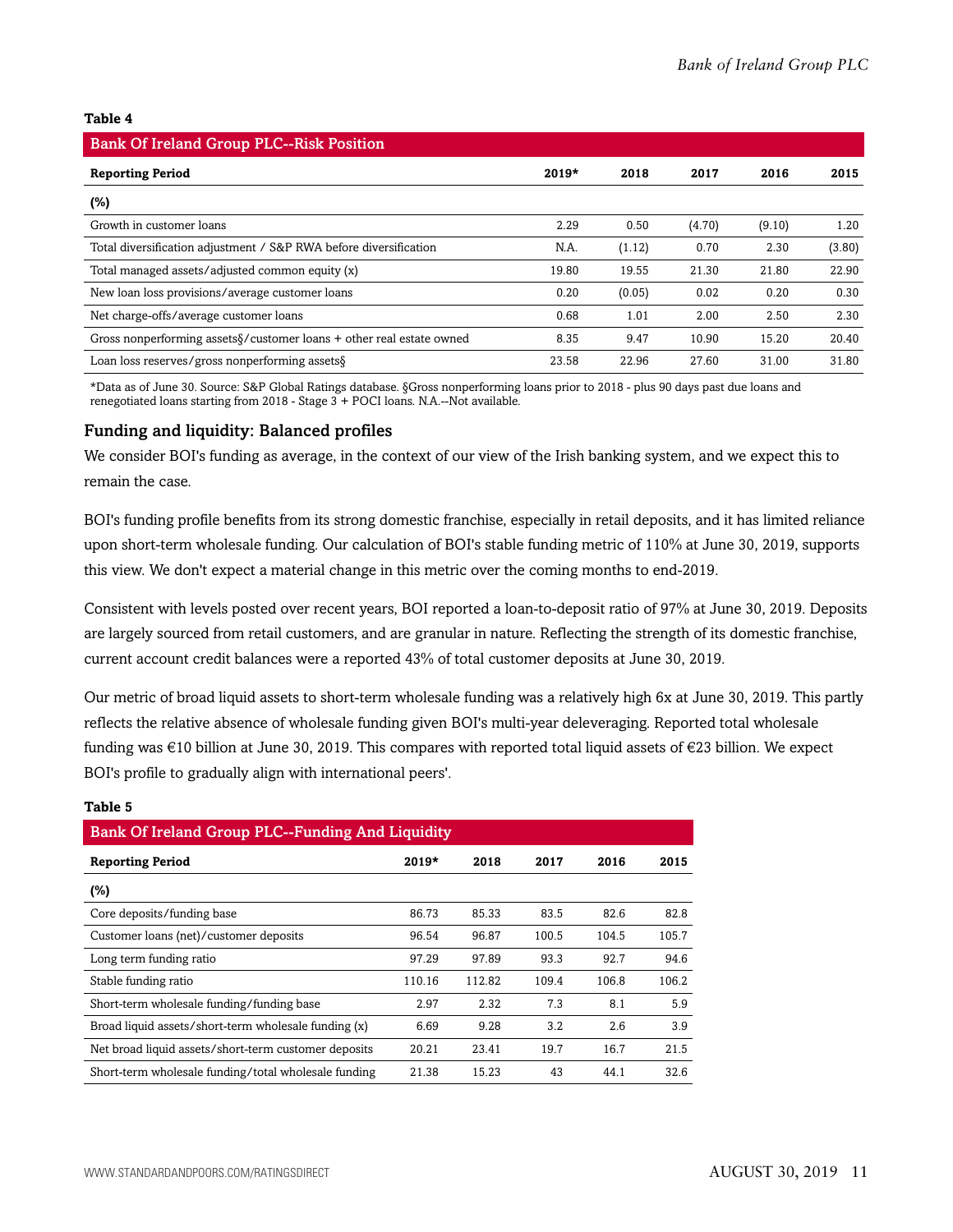| Bank Of Ireland Group PLC--Funding And Liquidity (cont.)           |       |       |     |    |    |  |
|--------------------------------------------------------------------|-------|-------|-----|----|----|--|
| $2019*$<br><b>Reporting Period</b><br>2018<br>2017<br>2015<br>2016 |       |       |     |    |    |  |
| Narrow liquid assets/3-month wholesale funding (x)                 | 18.94 | 12.18 | 138 | 91 | 12 |  |

\*Data as of June 30. Source: S&P Global Ratings database.

#### Support: Our ALAC measure is rising

Bank of Ireland completed a corporate reorganization in July 2017 that resulted in the creation of Bank of Ireland Group PLC as the listed holding company of the group. Bank of Ireland Group PLC is the ultimate holding company of the group that it heads and is a NOHC. We expect the NOHC to downstream issued debt and equity capital to Bank of Ireland and that, over time, it will become a key vehicle for the group's issuance of long-term instruments designed to absorb losses, whether on a going-concern or nonviability basis.

In September 2017 BOI became the first Irish NOHC to issue MREL eligible instruments: Two dated subordinated instruments with a combined value of around EUR750 million. During 2018 the NOHC has issued two senior notes with a combined value of roughly  $\epsilon$ 1.2 billion, which we include within ALAC. Another senior note for  $\epsilon$ 0.6 billion was issued in July 2019.

As a result, since October 2018, we have incorporated one notch of uplift into the long-term rating on Bank of Ireland because the group's ALAC ratio is today above our 5.0% threshold and we expect this to remain the case. We estimate this metric will be in the range of 6.5%-7.0% over the next two years, in the light of about €1 billion-€2 billion MREL eligible issuance per year anticipated over the next several years.

We view the Irish resolution regime as effective under our ALAC criteria because, among other factors, we believe it contains a well-defined bail-in process under which authorities would permit nonviable systemically important banks to continue critical functions as going concerns following a bail-in of eligible liabilities.

In addition to the aforementioned MREL issuance we include the majority of the legacy Bank of Ireland junior and subordinated instruments in our ALAC assessment because, over our projection period, we believe they have capacity to absorb losses without triggering a default on Bank of Ireland's senior obligations.

| Bank of Ireland Group PLC -- Summary of ALAC Calculation As Of Dec. 31, 2018 |                                         |       |                                        |  |  |
|------------------------------------------------------------------------------|-----------------------------------------|-------|----------------------------------------|--|--|
|                                                                              |                                         |       | Mil. $€$ % of S&P Global Ratings' RWAs |  |  |
| A                                                                            | Adjusted common equity                  | 6,326 |                                        |  |  |
| B                                                                            | Hybrids in TAC                          | 505   |                                        |  |  |
| $C$ (=A+B)                                                                   | Total adjusted capital                  | 6,831 | 11.24                                  |  |  |
| D                                                                            | TAC in excess of our 10% threshold      | 752   | 1.23                                   |  |  |
| Е                                                                            | ALAC-eligible instruments               | 2,602 |                                        |  |  |
|                                                                              | of which NOHC senior                    | 0     |                                        |  |  |
|                                                                              | of which dated subordinated             | 2,204 |                                        |  |  |
|                                                                              | of which minimal equity content hybrids | 87    |                                        |  |  |
|                                                                              | of which other                          | 311   |                                        |  |  |
| $F (=D+E)$                                                                   | ALAC buffer                             | 3,394 | 5.58                                   |  |  |

#### **Table 6**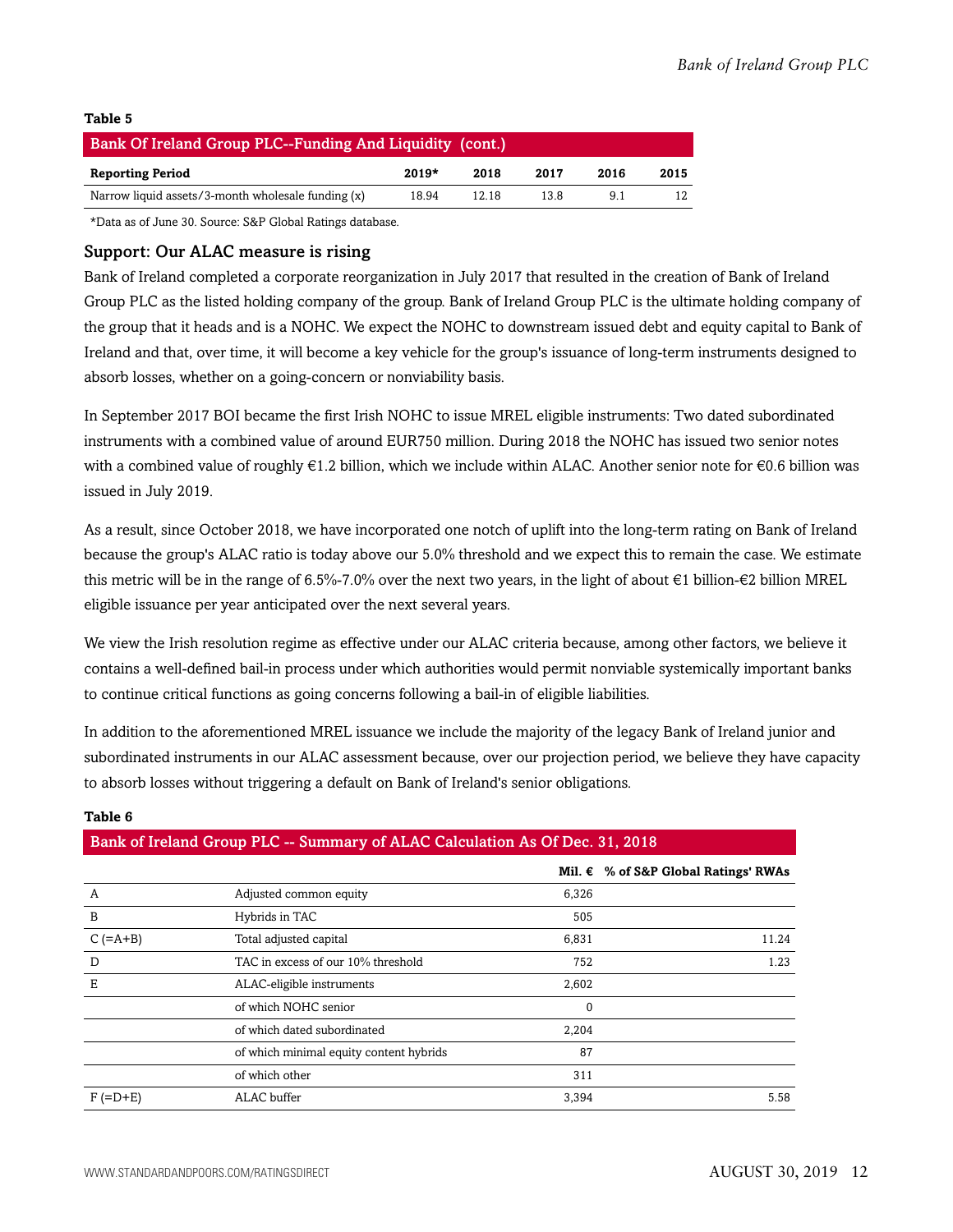#### Bank of Ireland Group PLC -- Summary of ALAC Calculation As Of Dec. 31, 2018 (cont.)

**Mil. € % of S&P Global Ratings' RWAs**

S&P RWA 60,786

ALAC--Additional Loss-Absorbing Capacity. RWA--Risk-weighted assets. Source: S&P Global Ratings.

#### Additional rating factors:

No other factors affect the ratings.

#### Group structure, rated subsidiaries, and hybrids

We do not include notches for ALAC support in the ratings on NOHCs because we do not believe that their senior obligations would continue to receive full and timely payment in a resolution scenario. As a result, the NOHC is rated one notch below the 'bbb' group SACP.

We rate nondeferrable subordinated debt issued by Bank of Ireland two notches below the group SACP, reflecting the debt's contractual subordination as a Tier 2 instrument and our view that the Bank Recovery and Resolution Directive (BRRD) creates the equivalent of a contractual write-down clause. We rate similar issuance by the NOHC one notch lower, reflecting our view of structural subordination.

#### Resolution counterparty ratings

We set the 'A-/A-2' resolution counterparty ratings (RCRs) on Bank of Ireland one notch above its long-term issuer credit rating. The RCRs also reflect our jurisdiction assessment for Ireland.

An RCR is a forward-looking opinion of the relative default risk of certain senior liabilities that may be protected from default through an effective bail-in resolution process for the issuing financial institutions. RCRs apply to issuers in jurisdictions where we assess the resolution regime to be effective and we consider the issuer likely to be subject to a resolution that entails a bail-in if it reaches nonviability.

### <span id="page-12-0"></span>Related Criteria

- Group Rating Methodology, July 1, 2019
- Hybrid Capital: Methodology And Assumptions, July 1, 2019
- Methodology For Assigning Financial Institution Resolution Counterparty Ratings, April 19, 2018
- Risk-Adjusted Capital Framework Methodology, July 20, 2017
- Methodology For Linking Long-Term And Short-Term Ratings, April 7, 2017
- Bank Rating Methodology And Assumptions: Additional Loss-Absorbing Capacity, April 27, 2015
- Assessing Bank Branch Creditworthiness, Oct. 14, 2013
- Quantitative Metrics For Rating Banks Globally: Methodology And Assumptions, July 17, 2013
- Banks: Rating Methodology And Assumptions, Nov. 9, 2011
- Banking Industry Country Risk Assessment Methodology And Assumptions, Nov. 9, 2011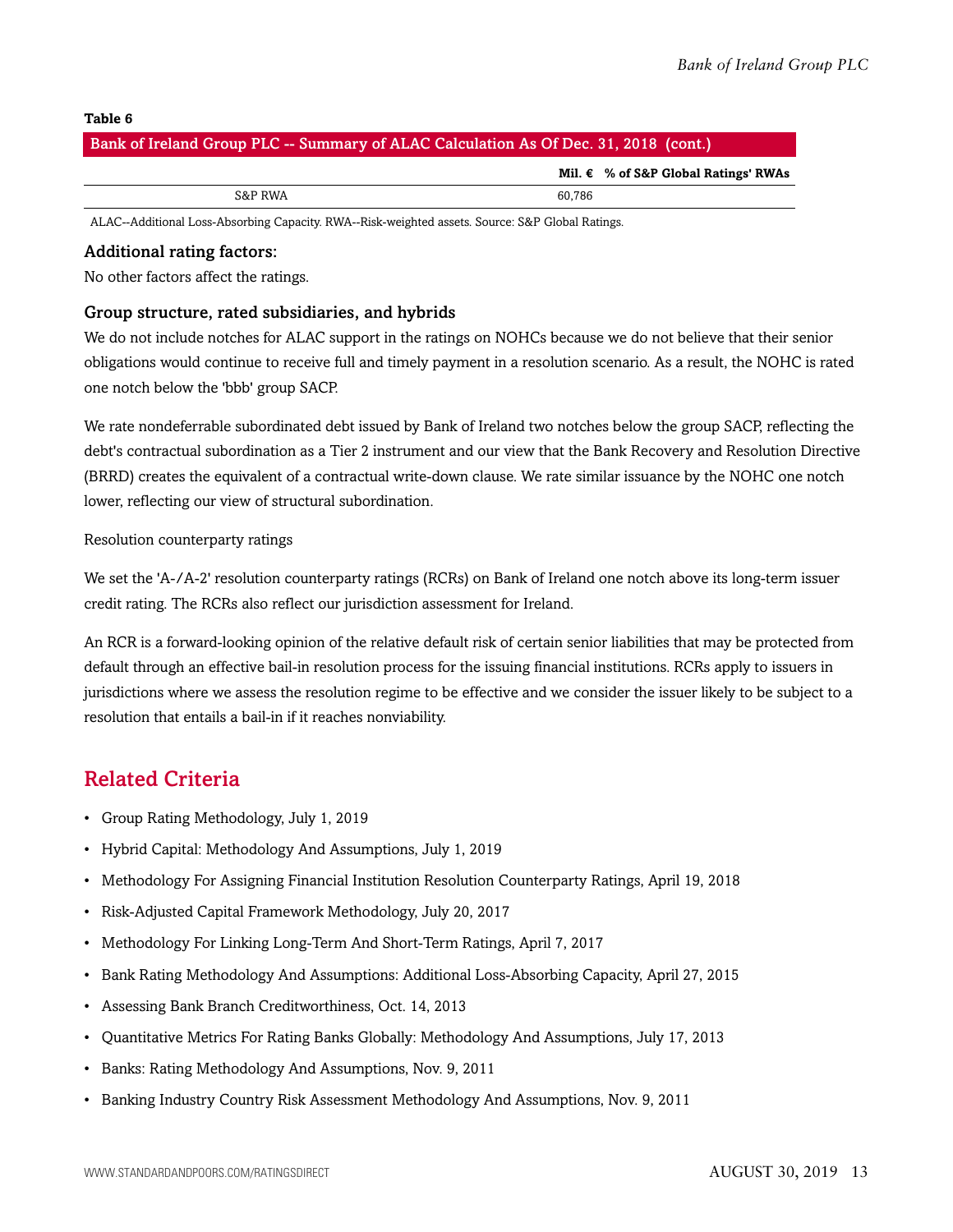- Use Of CreditWatch And Outlooks, Sept. 14, 2009
- Financial Institutions: Commercial Paper I: Banks, March 23, 2004

### <span id="page-13-0"></span>Related Research

- Banking Industry Country Risk Assessment: Ireland, Dec. 17, 2018
- Various Positive Rating Actions Taken On Irish Banks On Improving Funding Profile, Dec. 17, 2018
- Bank of Ireland Upgraded TO 'BBB+' On Growing ALAC Buffer; Holding Company Ratings Affirmed; Outlook Remains Positive, Oct. 3, 2018
- Merely A Win, No Grand Slam Glory For Irish Banks, March 26, 2018

| Ratings Detail (As Of August 30, 2019)* |                   |  |  |  |  |
|-----------------------------------------|-------------------|--|--|--|--|
| <b>Bank of Ireland Group PLC</b>        |                   |  |  |  |  |
| <b>Issuer Credit Rating</b>             | BBB-/Positive/A-3 |  |  |  |  |
| Senior Unsecured                        | $A-3$             |  |  |  |  |
| Senior Unsecured                        | BBB-              |  |  |  |  |
| Subordinated                            | <b>BB</b>         |  |  |  |  |
| <b>Issuer Credit Ratings History</b>    |                   |  |  |  |  |
| 12-Dec-2017                             | BBB-/Positive/A-3 |  |  |  |  |
| 14-Jul-2017                             | BBB-/Stable/A-3   |  |  |  |  |
| <b>Sovereign Rating</b>                 |                   |  |  |  |  |
| Ireland                                 | $A+$ /Stable/A-1  |  |  |  |  |
| <b>Related Entities</b>                 |                   |  |  |  |  |
| <b>Bank of Ireland</b>                  |                   |  |  |  |  |
| <b>Issuer Credit Rating</b>             | BBB+/Positive/A-2 |  |  |  |  |
| <b>Resolution Counterparty Rating</b>   | $A-/-/A-2$        |  |  |  |  |
| Commercial Paper                        |                   |  |  |  |  |
| Local Currency                          | $A-2$             |  |  |  |  |
| Junior Subordinated                     | BB-               |  |  |  |  |
| Preference Stock                        | BB-               |  |  |  |  |
| Senior Unsecured                        | $A-2$             |  |  |  |  |
| Senior Unsecured                        | BBB+              |  |  |  |  |
| Subordinated                            | $BB+$             |  |  |  |  |

\*Unless otherwise noted, all ratings in this report are global scale ratings. S&P Global Ratings' credit ratings on the global scale are comparable across countries. S&P Global Ratings' credit ratings on a national scale are relative to obligors or obligations within that specific country. Issue and debt ratings could include debt guaranteed by another entity, and rated debt that an entity guarantees.